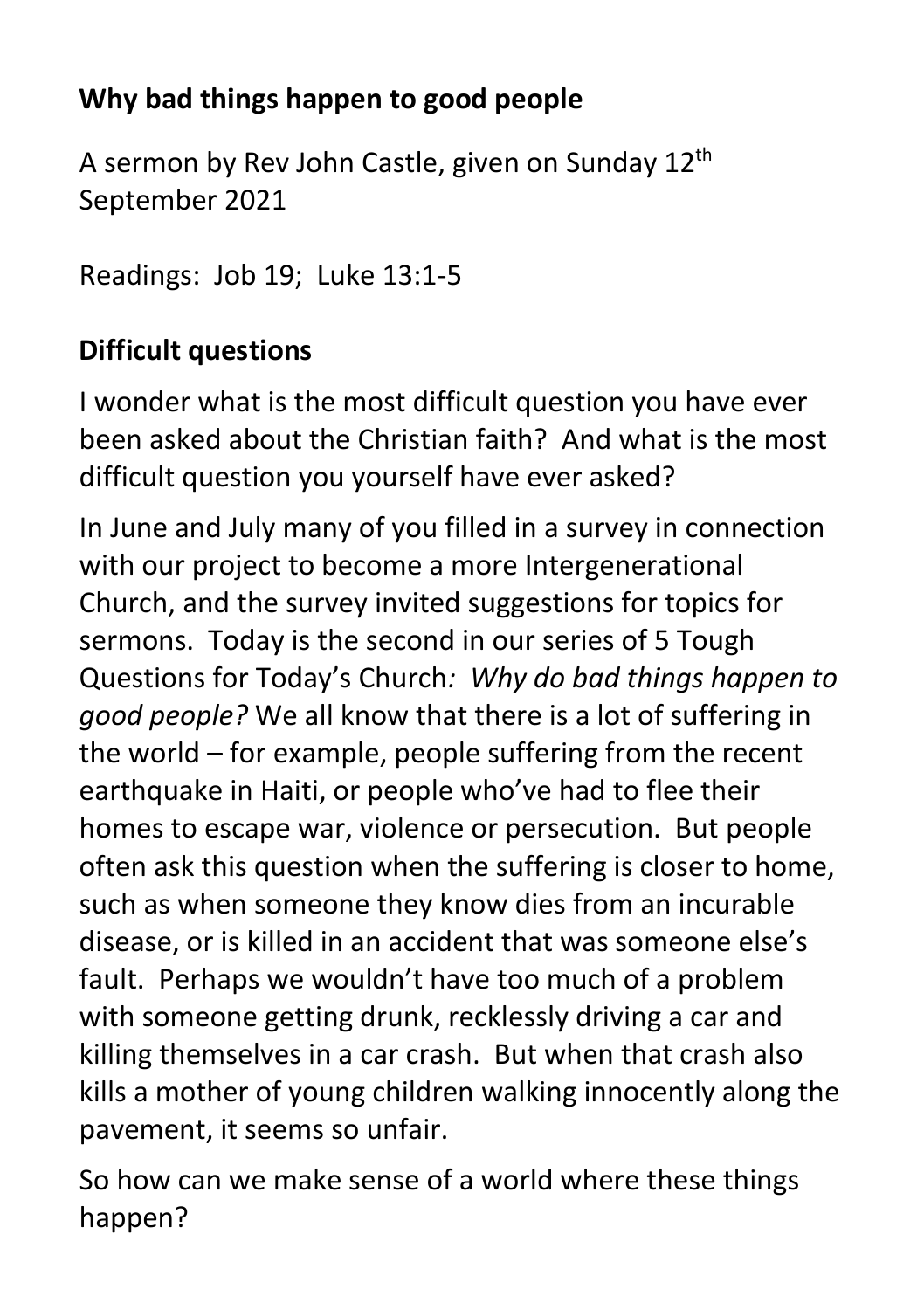# **A scientific perspective**

Now there are several different ways of addressing this issue. Let's take, for instance, cancer. Why do people get cancer? Well, scientists have been working on this for many years, and there are a number of reasons why a particular person gets cancer. It could be to do with their environment, for example Roy Castle the TV entertainer attributed his lung cancer to years of playing the trumpet in smoky clubs, even though he didn't smoke himself.

It could be due to poor diet or lack of exercise, or drinking too much alcohol. It could also be due to genetic factors outside your control – think of Angelina Jolie who had a double mastectomy because she knew she was carrying a gene that would likely lead to breast cancer. It could be a combination of environment, behaviour and genetics.

From a scientific point of view, there is no reason why a "good" person would be any less likely to get cancer than a "bad" person, unless it is the person's good or bad behaviour or lifestyle that contributes to their misfortune. Lightning does not discriminate between "good" and "bad" people when it strikes.

## **Bringing God into it**

So why do people ask why bad things happen to good people? It seems to me that the only reason you would ask this is if you believe in some kind of divine power behind the universe, whose job it is to make sure that there is justice in the world. If there is a God who is all-powerful, loving and just, then surely it's his job to make the world a fairer place,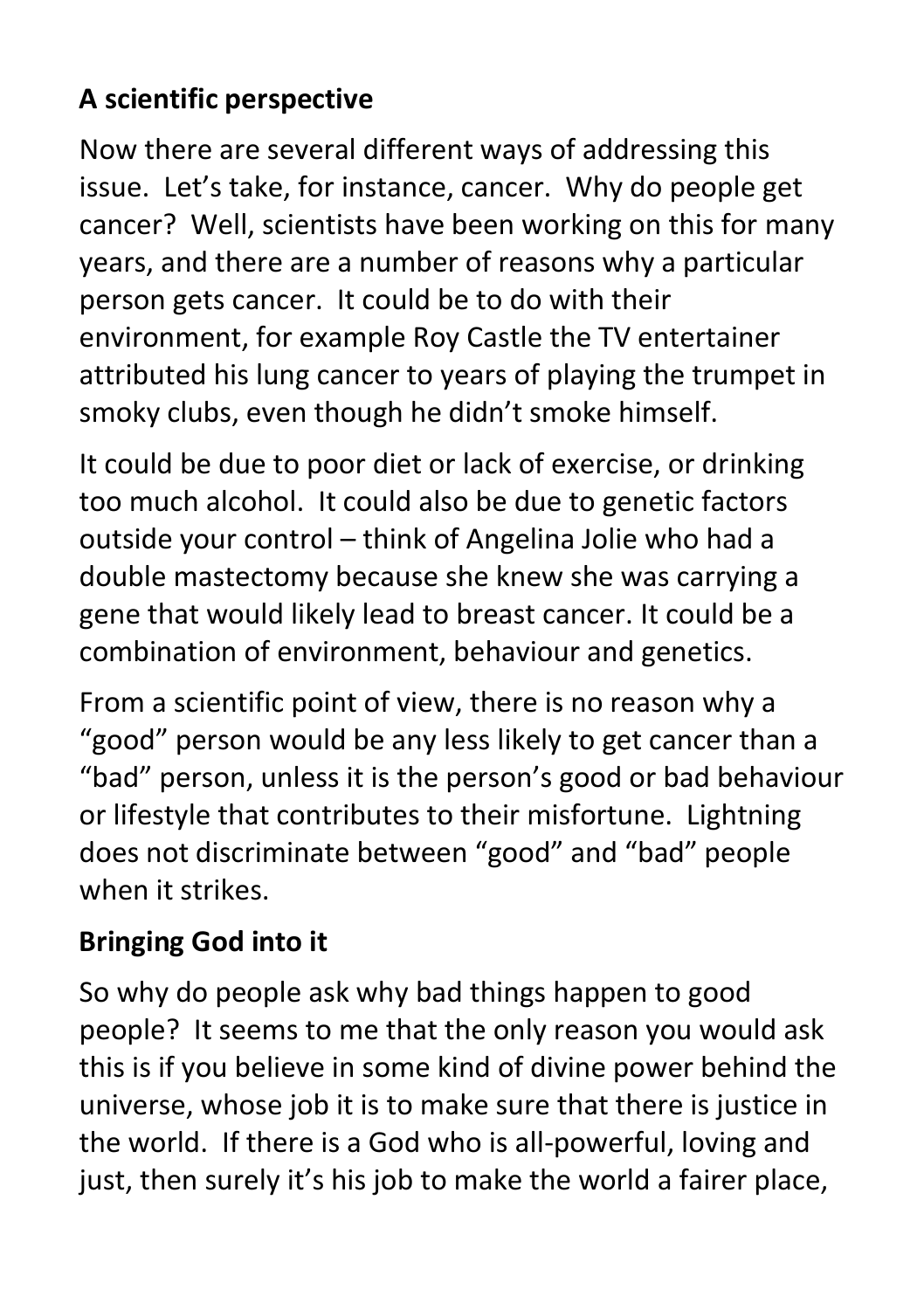and make sure that bad things don't happen to people who don't deserve them.

I'd like you to imagine that God goes on holiday for a week, and gives you the job of running the universe while he's away. God gives you his powers and says you can use them however you see fit. What would you do differently during that week when you are running the universe?

In the 2003 film *Bruce Almighty,* Bruce Nolan, played by Jim Carrey, is a television reporter, living with his girlfriend Grace (played by Jennifer Aniston). After getting beaten up in the street, and losing his job, he complains to God that God is not doing his job properly. And he finds himself meeting God, played by Morgan Freeman, who gives him the chance to see if he can do a better job himself. Bruce starts off using his new powers for his own advantage, but then God tells him that he needs to attend to all the prayers that are coming in.

To cut a long story short, Bruce makes quite a mess of things, not realising that intervening in the natural course of the world through miracles can have unintended consequences. Doing God's job better than God does is not as straightforward as it might appear.

## **Bad news**

So let's get back to our theme: why bad things happen to good people. 43 years ago a policeman rang at my parent's door. My father opened, and the conversation went something like this.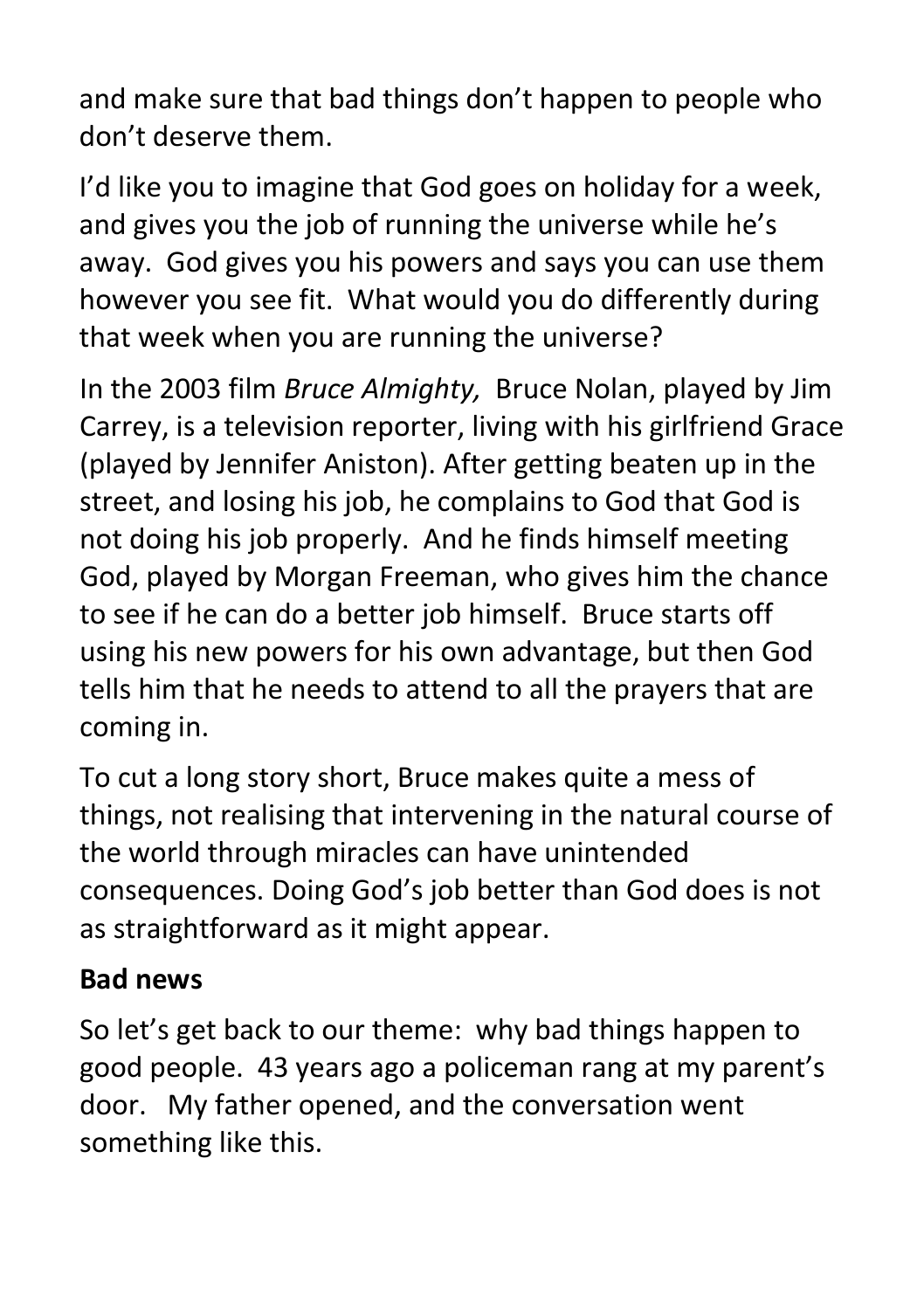*Policeman:* I'm sorry to trouble you, sir, but are you the parent of John Castle?

*Father:* Yes.

*Policeman*: Well, I'm very sorry to tell you, but your son has been involved in a road traffic accident and has been taken to Orpington Hospital.

I had been cycling to a youth bible study meeting, and was riding along a main road with a 50 mph limit when I was hit from behind by a speeding car. The driver didn't stop, but fortunately the 2 cars following were driven by a doctor and a nurse. The bike was a write-off, and I could well have been too - I had three broken ribs, a punctured lung and a broken leg, as well as cuts to my head. This experience taught me to value the gift of each day, and not to take life for granted.

I was fortunate, as were my parents, and am still here to tell the tale. Many other parents aren't so lucky.

Today's OT reading comes from the book of Job. In chapter 1 a messenger comes to Job to tell him that his 10 adult children have been killed by a freak whirlwind that destroyed the house where they were having a party. This comes on top of reports that Job's wealth, consisting in his large herds of oxen, donkeys and camels, has been stolen by raiding tribesmen. And to cap it all, he is struck down by an incurable skin disease.

The story is a parable of unfair suffering. Job is a righteous and godly man, so much so that in two scenes in heaven we see God boasting about him to Satan. In the following chapters Job complains to God, a bit like Bruce in the film,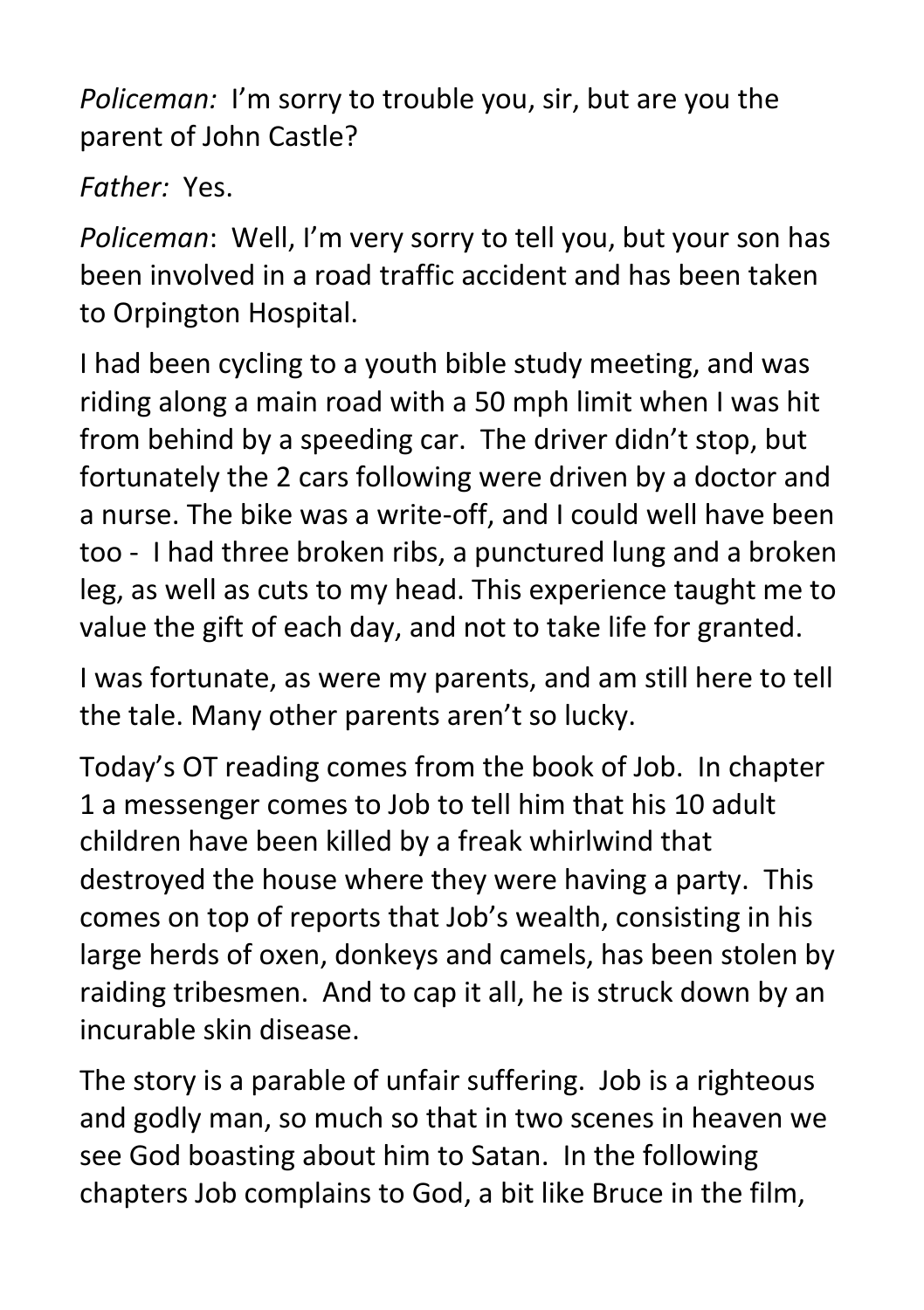and Job's friends try to defend God by arguing that God is not unjust, so it must be that Job has sinned and that is why all these misfortunes have befallen him.

# **It's not fair**

There are many people today who struggle as much as Job does to understand why bad things happen to good people. To find that you or someone you love has incurable cancer, or suffers an accident that was not their fault, can be a terrible shock, one that you are completely unprepared for. And, like Job, some people seem to have to cope with multiple misfortunes all together, or in quick succession. If there is a God who is in charge of the universe, he ought to be protecting good people from misfortune. If there's a quota of cancers, or accidents, that has to be met, then surely God ought to direct those at the "bad" people on the earth – it would serve them right for their selfish behaviour.

But let's just think this through. If we're to make the world totally fair, with misfortunes being dished out according to how good or bad people are, we'd need something like a massive computer, loaded up with very sophisticated algorithms, to ensure that every action, word or thought is given a moral score, and each of us gets precisely the correct amount of good fortune or misfortune that we deserve. We can't have God making arbitrary decisions to bless one person or curse another. And how would this be assessed – on a weekly, daily or hourly basis? Assuming that the population of the planet and the total number of misfortunes remains the same, do you think you would come off better or worse? And I don't know about you, but I think there are already quite enough algorithms controlling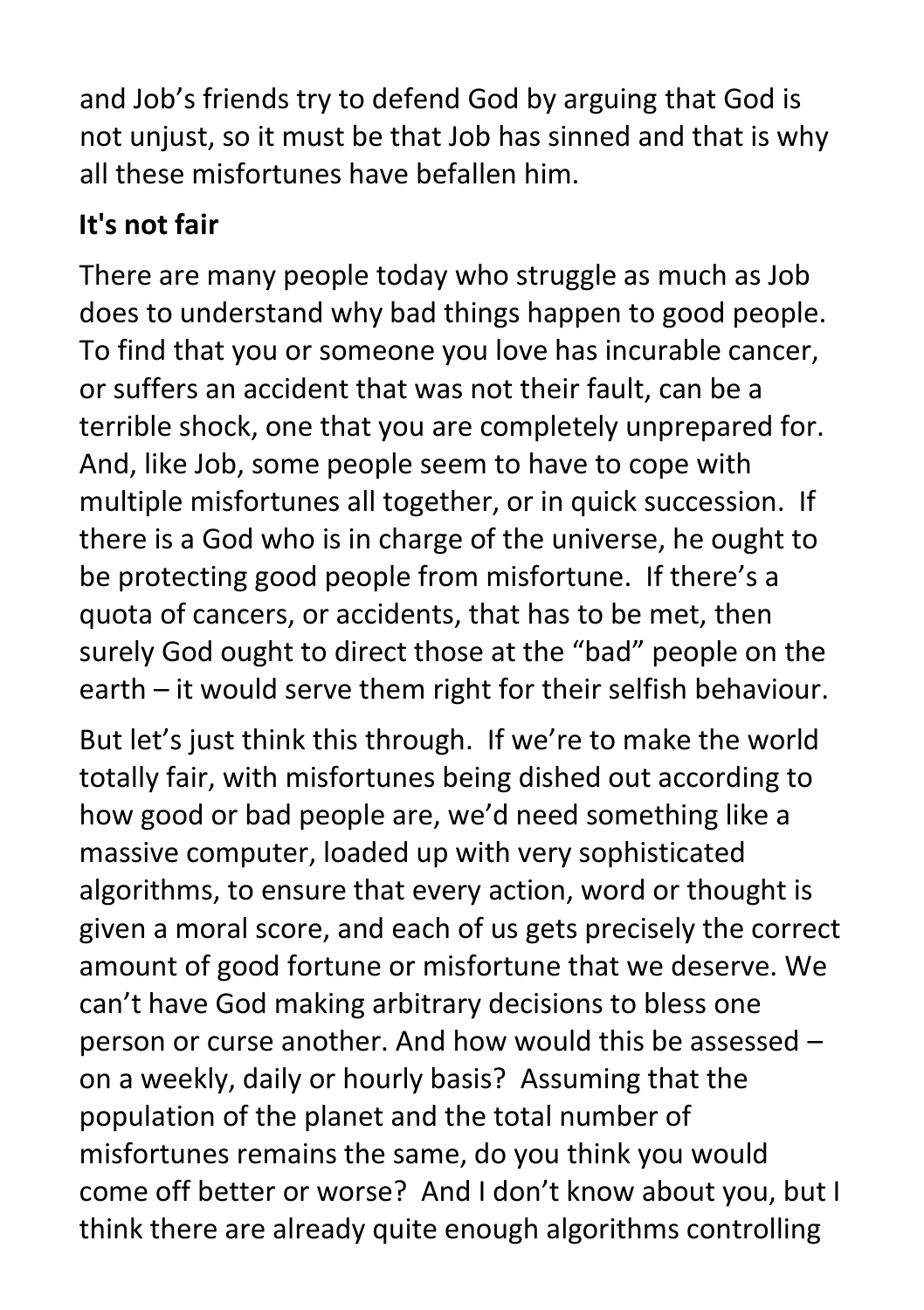what we see or read on the internet, without God resorting to such a system for running the universe.

# **What did Jesus say?**

In any case, the teaching of Jesus tells us that this is not how God works. Jesus taught that God makes his sun shine on the righteous and the unrighteous<sup>1</sup> – he does not deal with us as our sins deserve, but in his grace he blesses those who are undeserving and even ungrateful<sup>2</sup>. In today's gospel reading from Luke, people tell Jesus about two recent catastrophes that had happened –18 people had been killed in an accident, when a tower had fallen down, and a group of Galileans had been massacred by Pilate's soldiers. In both cases, Jesus said, the deaths weren't a punishment from God for the victim's sins. Stuff happens. People suffer. It's part of the complexity of how the world works, which includes the fact that people have free will which can be used for good or bad purposes. The Galileans were the victims of violence and oppression by the Roman occupation. Perhaps the tower fell because of poor workmanship, or maybe the accident was nobody's fault.

#### **A complex problem**

Today, scientific knowledge helps us to understand how the world works. The beauty of mountain ranges are the result of the same seismic forces that cause earthquakes that kill people. Changing weather patterns are not an "act of God", but are caused by global warming which is at least partly the

 $<sup>1</sup>$  Matthew 5:45</sup>

 $2$  Luke 6:34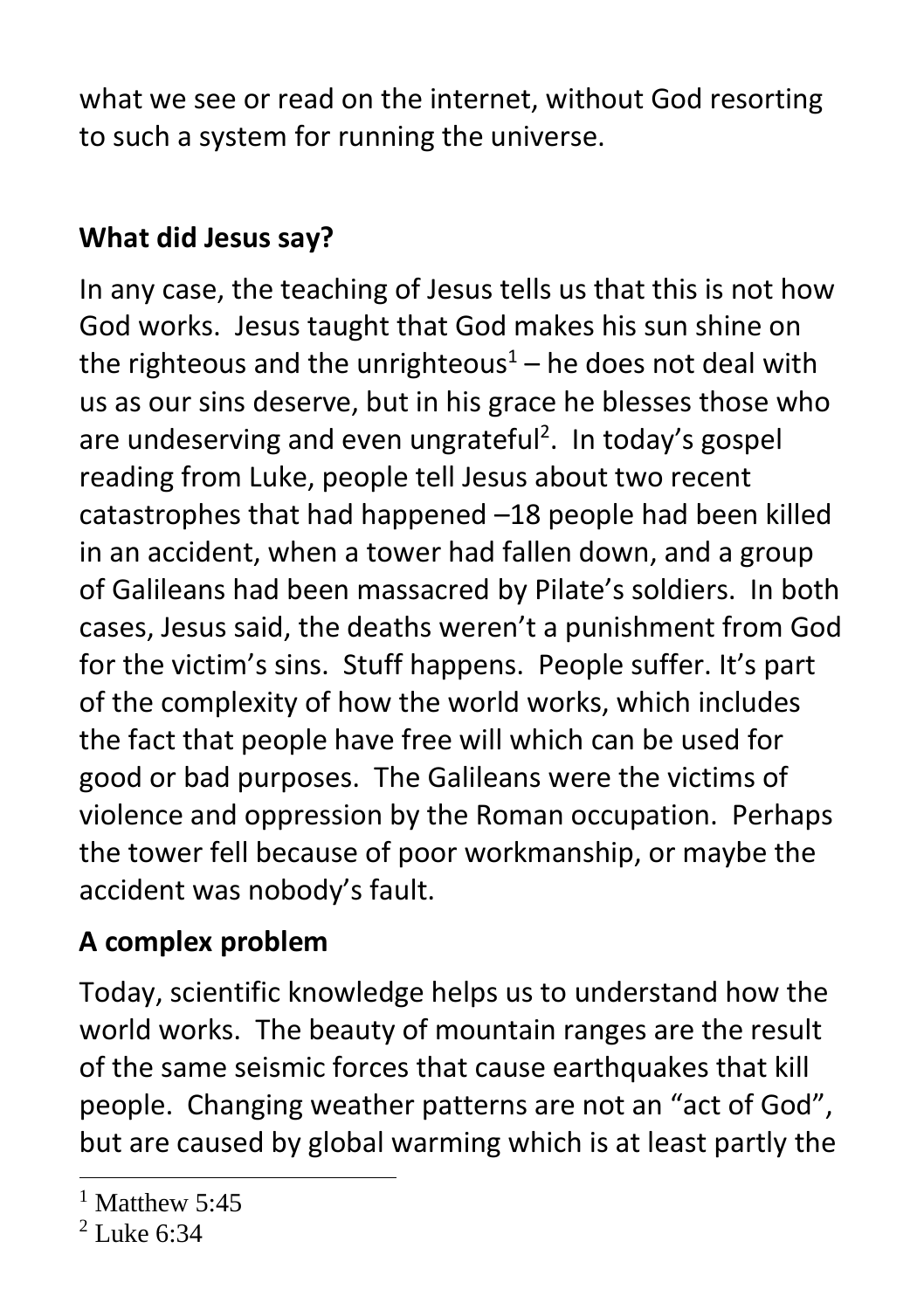result of human industrial activity. The good and bad things that happen are due to a complex pattern of cause and effect between natural forces and human decisions. Yes, God does care about his creation, and particularly about human beings. He is both all-powerful and all-wise. He is certainly capable of intervening in the workings of his own creation, but in doing so he is working with a seemingly infinite range of possible outcomes, and underneath it all he has his own purposes for the world and for us humans which are beyond the ability of our finite minds to comprehend.

## **Is God accountable?**

In the book of Job, Job wants to meet God face to face and get an explanation. He believes that it is God who has brought all his misfortunes upon him, and sees God as his enemy. So how does it all turn out in the end? Job does get an answer from God in chapters 38 to 41. But God's answer does not include an explanation of Job's suffering. God does not see the need to justify himself to Job:

'Will the one who contends with the Almighty correct him?' (40:1, NIV)

God's answer to Job is to ask him where Job was when God was designing the universe, when he set the earth on its foundations, determined the limits of the seas, set the stars on their courses, created the variety of wild animals on the earth, or tamed the monsters of the primordial chaos? God's wisdom is beyond our understanding. He is not accountable to us for how he allows good and bad things to happen. As an old hymn puts it: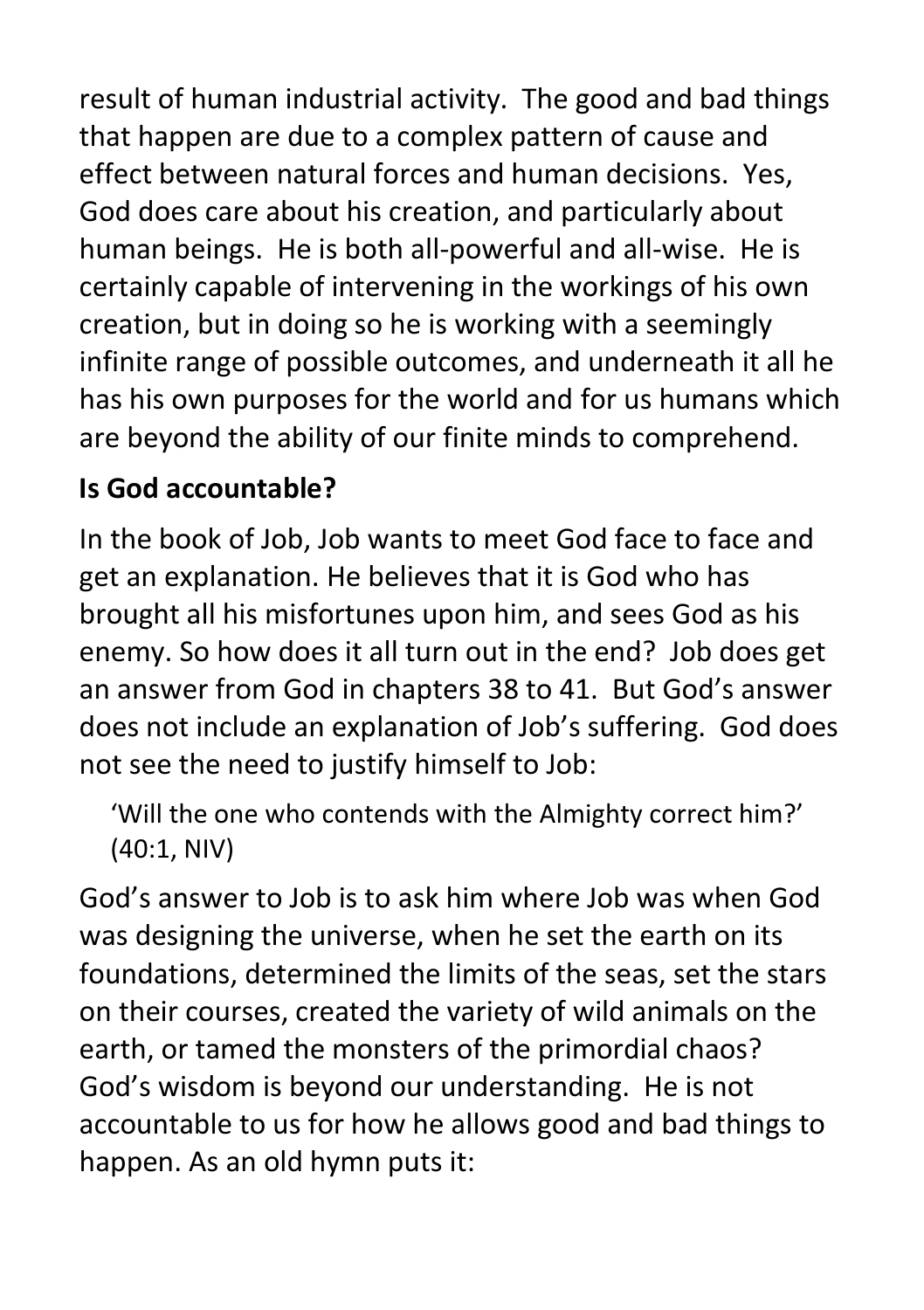"God moves in a mysterious way/ his wonders to perform"<sup>3</sup> .

God's speech in the concluding chapters of the book, and the words of Jesus, show that the simplistic idea that good things should only happen to good people and bad things to bad people is naïve and completely irrelevant. The universe as God has designed it just simply doesn't work like that. As it says in the hymn I just quoted:

Judge not the Lord by feeble sense, but trust him for his grace; behind a frowning providence he hides a smiling face.

At least Job does get personal attention from the Almighty. And in the last chapter, God restores the fortunes of Job, making him twice as wealthy as at the beginning and blessing him with another 7 sons and 3 daughters. As Christians, we have the promise of eternal life with God in heaven, where there will be no more death, crying or pain<sup>4</sup>.

## **The suffering God**

Is that all we can say about the meaning of suffering? As Christians we do not have any better *explanation* than the book of Job. But there *is* another angle on the problem of suffering. The central Christian story is that the Son of God became a human being in the person of Jesus, and experienced both the joys and the sorrows of our lives. He brought healing and hope into people's lives, but himself paid the ultimate price, going to the Cross to save the world.

<sup>3</sup> *God moves in a mysterious way* by William Cowper (1731-1800)

<sup>4</sup> Revelation 21:3-5